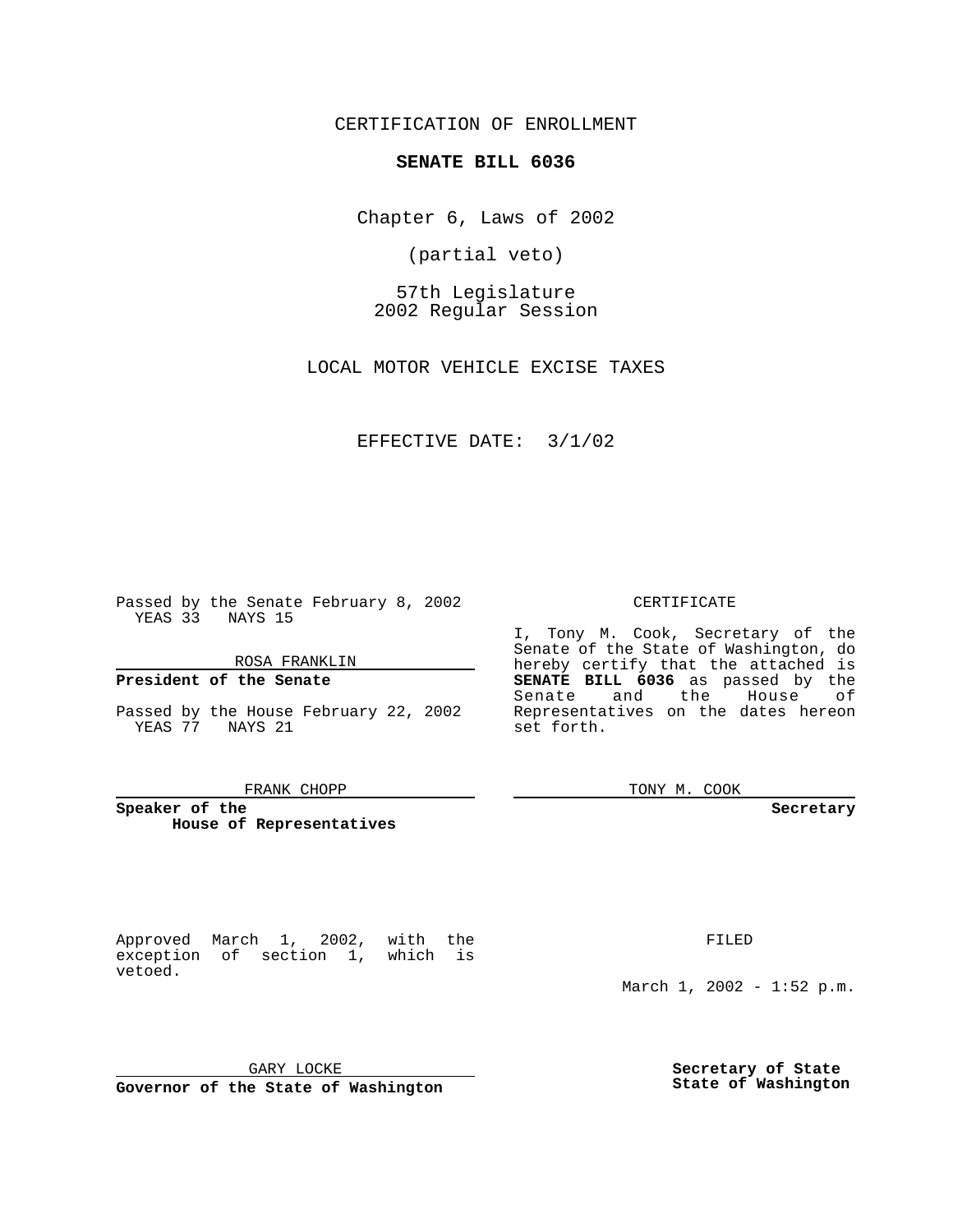## **SENATE BILL 6036** \_\_\_\_\_\_\_\_\_\_\_\_\_\_\_\_\_\_\_\_\_\_\_\_\_\_\_\_\_\_\_\_\_\_\_\_\_\_\_\_\_\_\_\_\_\_\_

\_\_\_\_\_\_\_\_\_\_\_\_\_\_\_\_\_\_\_\_\_\_\_\_\_\_\_\_\_\_\_\_\_\_\_\_\_\_\_\_\_\_\_\_\_\_\_

Passed Legislature - 2002 Regular Session

**State of Washington 57th Legislature 2001 Regular Session**

**By** Senators Eide, Benton, Winsley, Oke, Long, Stevens, Johnson, Finkbeiner, Hale, Hochstatter, Carlson, Swecker, Rossi, Roach, T. Sheldon, Patterson and Kastama

Read first time 02/14/2001. Referred to Committee on Transportation.

1 AN ACT Relating to local motor vehicle excise taxes; creating a new section; repealing RCW 35.58.273, 35.58.274, 35.58.275, 35.58.276, 35.58.277, 35.58.278, 35.58.279, 35.58.2791, and 35.58.2792; providing a retroactive effective date; and declaring an emergency.

5 BE IT ENACTED BY THE LEGISLATURE OF THE STATE OF WASHINGTON:

6 \* NEW SECTION. Sec. 1. It is the intent of this act to clarify 7 that the legislature, when it enacted Senate Bill No. <sup>6865</sup> during the 8 <sup>2000</sup> legislative session, intended to repeal all motor vehicle excise 9 taxes, including the local motor vehicle excise tax and replace them 10 with a thirty dollar license fee.

11 **\*Sec. 1 was vetoed. See message at end of chapter.**

12 NEW SECTION. **Sec. 2.** The following acts or parts of acts are each 13 repealed:

 (1) RCW 35.58.273 (Public transportation systems--Motor vehicle excise tax authorized--Credits--Public hearing on route and design-- Rules--Sales and use tax on rental cars) and 1998 c 321 s 25, 1992 c 194 s 11, 1991 c 339 s 29, 1991 c 309 s 1, 1990 c 42 s 316, 1987 c 428 s 2, 1979 ex.s. c 175 s 2, & 1969 ex.s. c 255 s 8;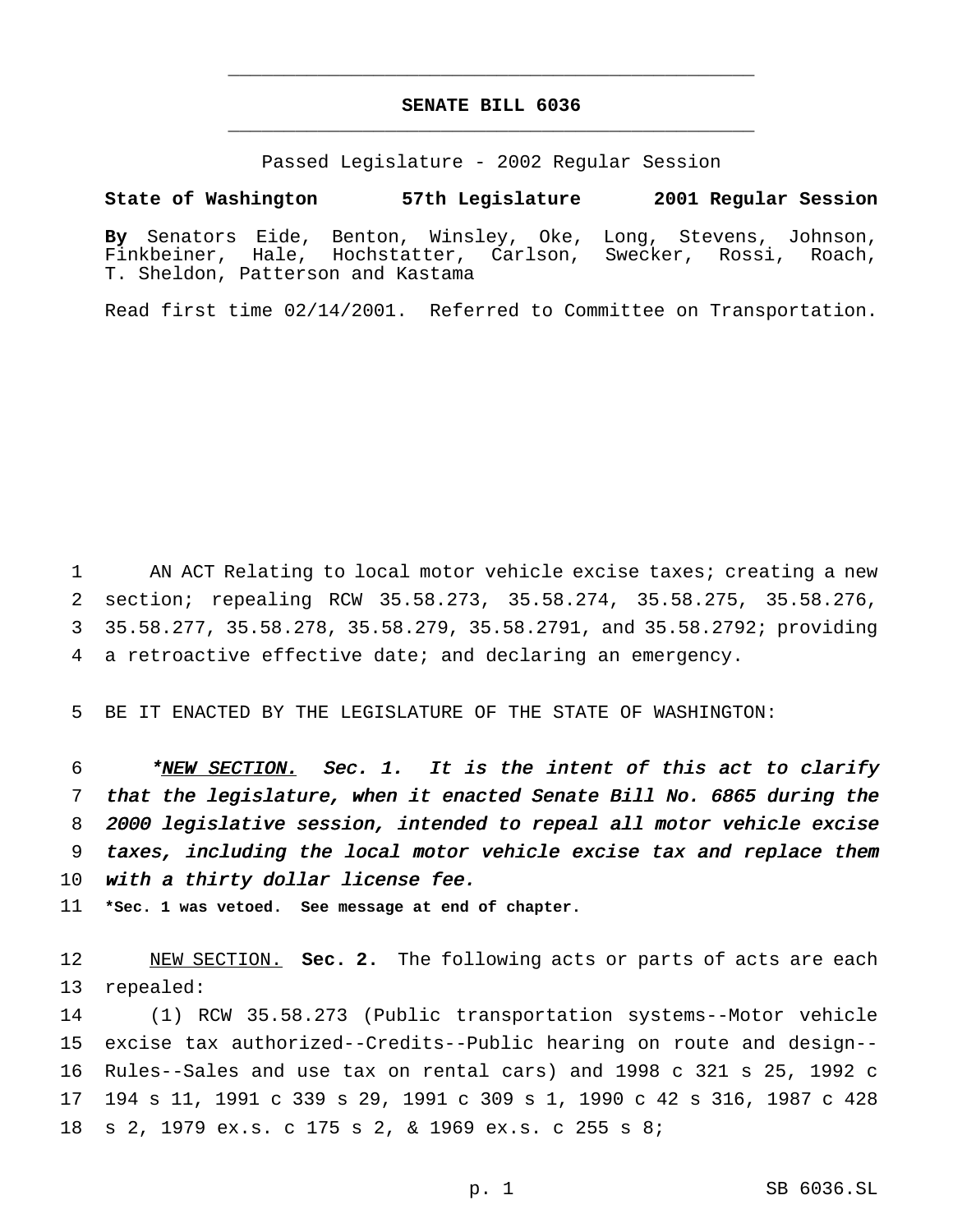(2) RCW 35.58.274 (Public transportation systems--Motor vehicles exempt from tax) and 1985 c 7 s 100 & 1969 ex.s. c 255 s 9;

 (3) RCW 35.58.275 (Public transportation systems--Provisions of motor vehicle excise tax chapter applicable) and 1969 ex.s. c 255 s 10; (4) RCW 35.58.276 (Public transportation systems--When tax due and payable--Collection) and 1971 ex.s. c 199 s 1 & 1969 ex.s. c 255 s 11; (5) RCW 35.58.277 (Public transportation systems--Remittance of tax

 by county auditor) and 1979 c 158 s 91 & 1969 ex.s. c 255 s 12; (6) RCW 35.58.278 (Public transportation systems--Distribution of

 tax) and 1975 1st ex.s. c 270 s 2, 1974 ex.s. c 54 s 1, & 1969 ex.s. c 255 s 13;

 (7) RCW 35.58.279 (Public transportation systems--Crediting and use of tax revenues) and 1981 c 319 s 3, 1979 ex.s. c 175 s 3, & 1969 ex.s. c 255 s 14;

 (8) RCW 35.58.2791 (Public transportation systems--Internal combustion equipment to comply with pollution control standards) and 1969 ex.s. c 255 s 19; and

 (9) RCW 35.58.2792 (Public transportation systems--Parking facilities to be in conjunction with system stations or transfer facilities) and 1969 ex.s. c 255 s 20.

 NEW SECTION. **Sec. 3.** This act is necessary for the immediate preservation of the public peace, health, or safety, or support of the state government and its existing public institutions, and takes effect immediately.

 NEW SECTION. **Sec. 4.** This act applies retroactively to January 1, 2000.

> Passed the Senate February 8, 2002. Passed the House February 22, 2002. Approved by the Governor March 1, 2002, with the exception of certain items that were vetoed. Filed in Office of Secretary of State March 1, 2002.

Note: Governor's explanation of partial veto is as follows:

 "I am returning herewith, without my approval as to section 1, Senate Bill No. 6036 entitled:

"AN ACT Relating to local motor vehicle excise taxes;"

 Senate Bill No. 6036 repeals certain motor vehicle excise tax statutes that were not expressly repealed in earlier legislation. Section 1 of the bill is an uncodified statement of intent. However, section 1 contains a drafting error that puts it in conflict with the